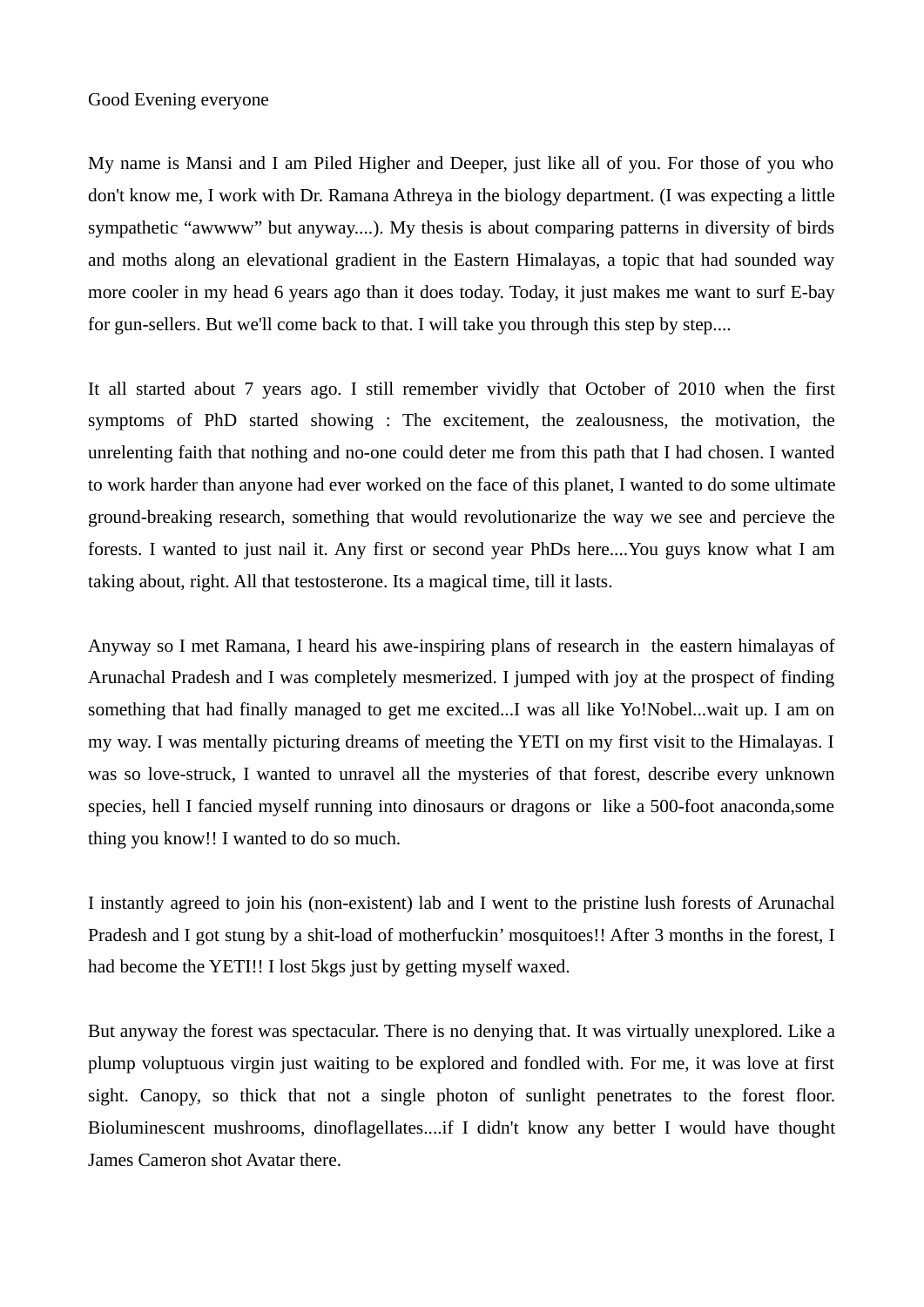So anyway...what I am saying is that I got at least one thing right during my PhD. I was in the Himalayas. What is the most peculiar thing that strikes most people when I say "The Himalayas"? Height. Right. Exactly. I shoud've known. I started at a height that there was no going higher from. It was all going to be downhill from then on...I should've seen it coming.

Let me set a little bit of a background here for those of you who're new. Ramana is by training an astrophysicist. I was a microbiologist. He likes to see things in zeroes and ones and I couldn't see beyond green and red. I was a qualitative person whose only exposure to large datasets has been apparel shopping at amazon. For the longest time we had communication gap of the highest order. I remember this one time we had an intense hour long scientific discussion at the end of which I realized we were both talking about two different papers!! TRUE STORY.

He would say "Oh! You should write a 10 line for-loop to get this data in shape" and I was like forwhat? Dude I don't speak no "Klingon" or whatever it is that passes off as communication amongst astronomers. Speak in English man. Or tell me to get things done the way other biologists get most of their analysis done - suck up to a colleague in physics.

But no. He insisted that I learn programming. So I did. And to hell with modesty I am pretty good at it. 16 gold badges on stackoverflow!! Not bad for a microbiologist, huh? Of course Ramana deserves a fair bit of credit here...but tonight's about me, and also, he is not here (is he?).

The biology department has a sort of annual get-together that is quiet controversially called the Bioconclave. I am not sure if other departments have that, but this year around the organizers conducted a small interview where they went about asking silly questions to all of us and selected the funny answers for a speacial screening. One of the questions they asked was "What is the one scientific discovery that you wish you were a part of?". And even though I answered differently back then for obvious reasons, I want to share my true honest opinion on the subject tonight – Medicinal properties of Marijuana. I think it is the most under-rated herb of all times and if I were the first one to find out about the magic-weed, I promise you guys I found have promoted it so well that nobody on the face of the planet would have ever dared to ban it again. I don't knnow what would I do in my PhD if I didnt have something like that to fall back on. And just to make things clear, the reason I know all of this about marijuana is because "I read a lot". Yeah...That's all. Reading. That's how I know it. A lot of reading. I remember this one time that I had a massive fight with Ramana. And I called Abhinand Reddy BS-MS batch of 2014, and Srishti Dar, the graduate student who left a hole in all of our hearts (right) and we got together at around 12 in the night,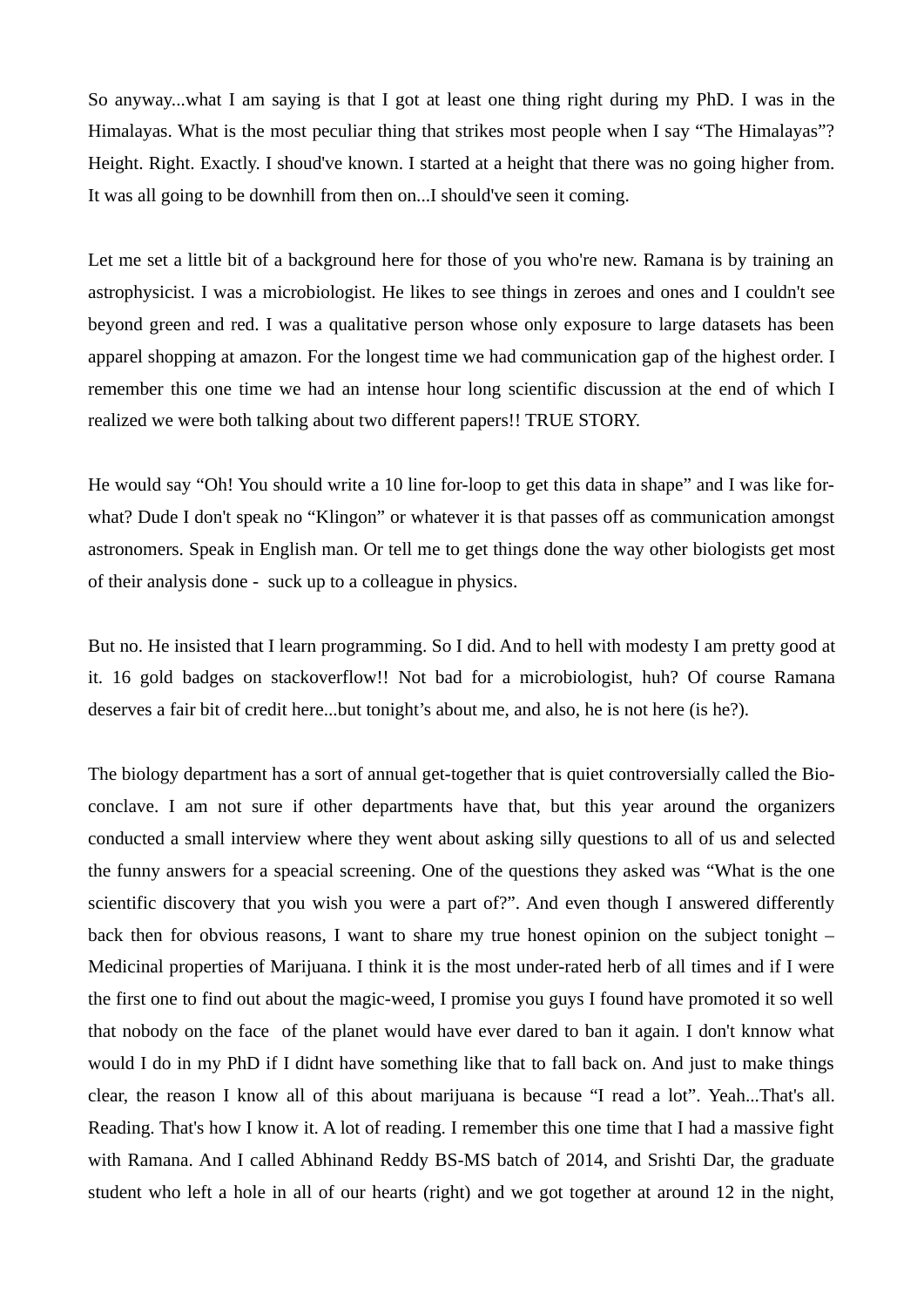outside Srishti's house on a bench at the side of a road with this huge big-ass banyan tree on the other side. And we started to read about marijuana. On the internet. Because reading really soothes us down. It makes us get over our inhibitions and talk and just enjoy the life as we know it. But at some point after a lot of reading, I looked up at the Banyan tree and for some reason I saw Ramana's face in it. And I abused the shit out of that tree. It was the most liberating experience of my PhD, standing in the middle of a road at 2 in the morning cursing a banyan tree *"Ki chup chaap kya khada hai, kuch bol, tune meri zindage kharab kar di" ("Don't just stand there quietly, say something! You've ruined my life!!)* 

And I will let you guys in on a secret. The best part was not venting out, the best part was watching Ramana burst out in a fit of laughter when he heard the entire incident from Reddy. That's the kind of man he is. He will yell at me for the silliest stupidest things before leaving office, but always greet me with the most refreshing smile the next morning. And that's what I like about him.

And we've had several fights like that on several different occassions. And not just fights, even scientific discussions with him were so intimidating initially, I felt like I was such a waste of biomolecules. The fungi growing on a disintegrating corpse has a higher purpose in this world than me. And all this was because of no fault of his own, I mean you can hardly blame a guy for being intelligent you know!!!

Does any body here relate to what I am saying? Did anyone ever feel like a moron in front of your PI?

And then it dawned upon me, there is a reason a phd is called a phd. Doctorate in philosophy. Your phd work could be on quantum physics for all I care but what you eventually end up being awarded is still a doctorate in philosophy, not a doctorate in fucking quantum physics!!

Because these 5 years of your life are so much more important for character building than actual science. I am becoming more and more convinced that science is just a by-product of my phd. I have grown more as a person in these 5 years than I did in the previous 25!! Yes, well I am 30, fuck you too!!

Intersting thing about being 30 and unmarried and a woman is that everybody I meet either looks at me with empathy, ki awww bechari isko kisi ladke ne pasand nahi kiya hoga, or they look at me in amazement....like Oh! So this is what a lesbian looks like!! Once and for all, I am single by choice people!! Not my own though. It was difficult to explain to my boyfriend that the reason why I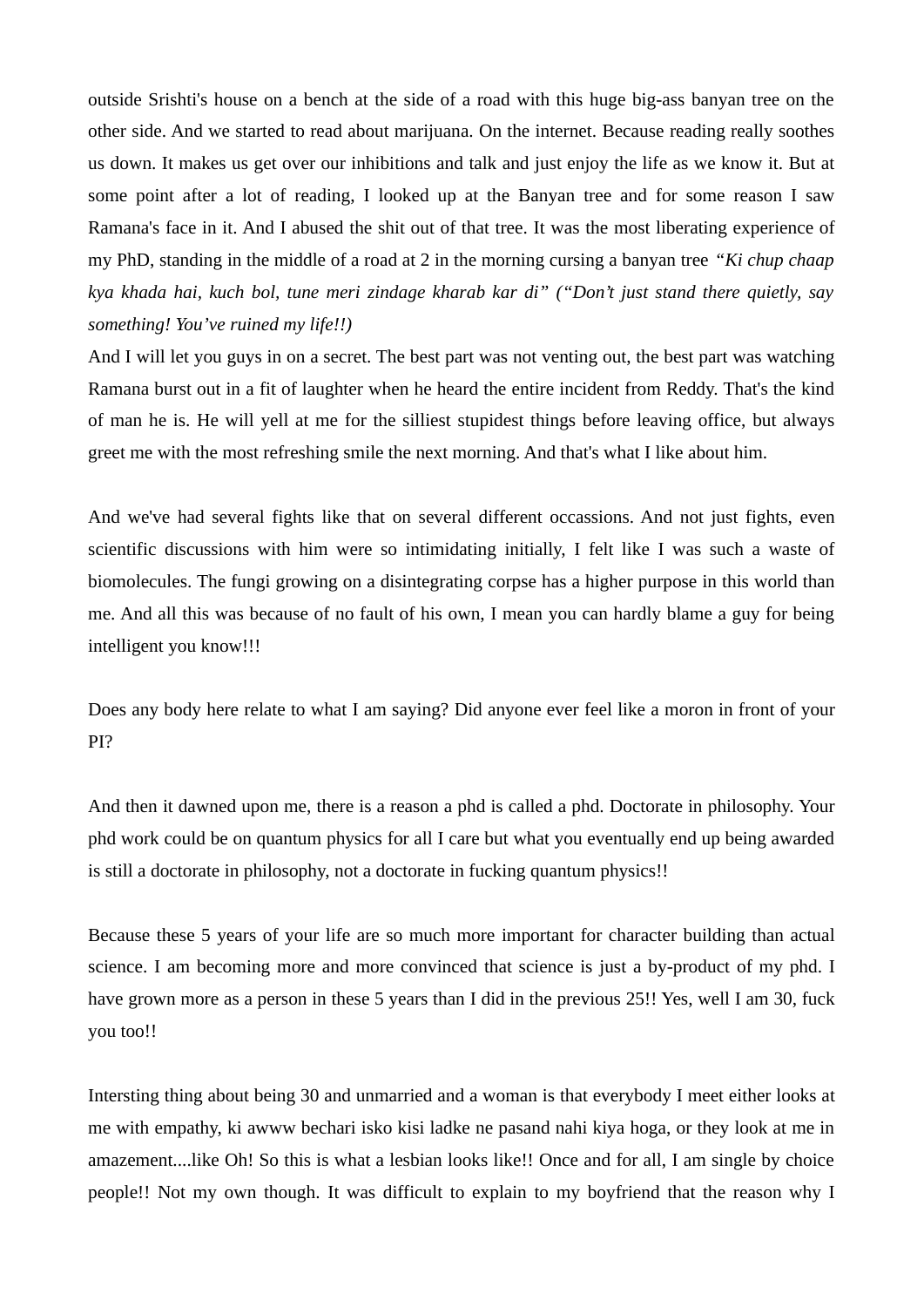couldn't call him for 3 months was because I was busy fighting mosquitoes. And after a point it became a little difficult to explain to the army people that the reason I need to borrow the satellite phone is because my boyfriend wants to know *ki shona ne khana khaya ya nahi* (*has my sweetheart had dinner*?)!!!

So that's how two of my relationships ended.

But I'll be honest. I thoroughly enjoyed working in the lab. It was ridiculously exhausting but I am so glad to be an ecologist who got the experience of wet lab. Unfortunately though, a molecular biologist who can also code, aren't exactly matrimonial qualities, hence my relationship status.

 And then after a while I realised I couldn't date anyone who did not have the same passion for science as I did. And here is why. I have never stayed in the IISER hostel. I stay in a rented 3 bedroom apartment on Sus road that I share with two other girls and 3 cats. The dream is to have 9 by the time I hit menopause.

These other girls who live with me work in the IT sector. They are software engineers, you know the kind that the nation has been churning out like shezwan chutney. So I hang out a lot with them and their friends. We even took a trip to Ladakh together and when we returned, Shruti – my friend told her colleagues at Cognizant that Ladakh was beautiful, it had a lot of penguins!!! And that's not the funniest part. They fucking believed her!!!

 My own brother who is an android developer, when he is asked by his friends what does your sister do – he either tells them "Mothology!!!" Or he just conveniently tells them *kuch nahi mujhse paise maangti hai har mahine (She does nothing, keeps asking for money every other month)*!! At his wedding, during the cocktail party, (and he is my younger brother ok, 3 years younger to me), so at this cocktail party my sister gave a speech where she joked about how when he was born on the  $1<sup>st</sup>$  of July 1989, it was my first day ever at school and he is getting married today and I am still studying!!!

Life is tough man! PhD ain't no rainbows and butterflies.....at least I got moths in mine!!!

But we're all here today, all of us have more or less been through similar phases in the recent past.......and I bet my manuscript under review that none of us would want to trade lives with our non-phd friends!!! Right??